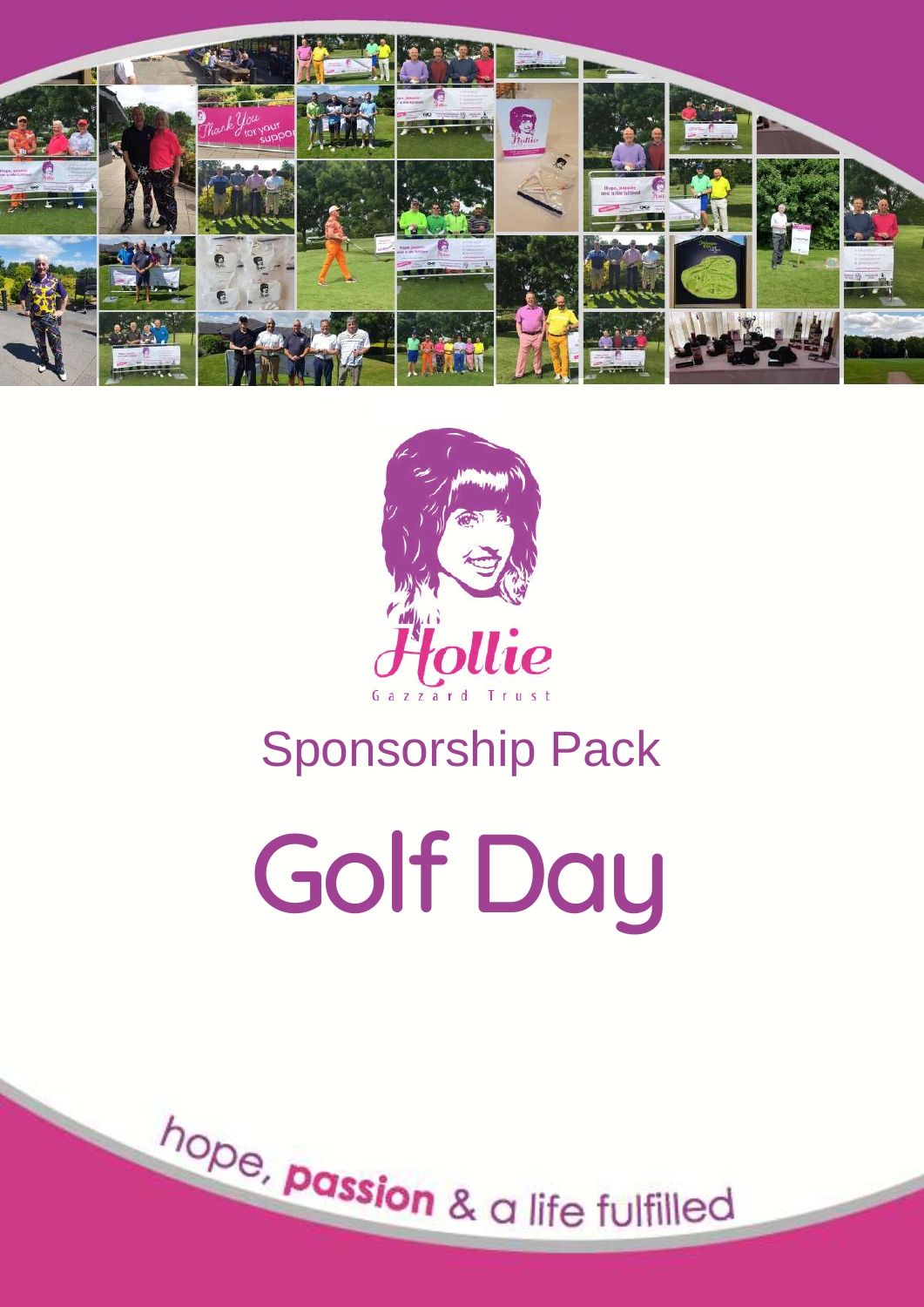

# **About the Hollie Gazzard Trust**

The Hollie Gazzard Trust was formed in April 2014, after the horrific murder of Hollie Gazzard at her place of work, on February 18th. Hollie's family wanted something positive to come out of their tragic loss, therefore, a Charitable Incorporated Organisation (CIO) was created. Hollie's parents, Nick and Mandy, alongside her sister, Chloe, formed the Trust to give opportunities to other young people that Hollie had been fortunate to have and to raise awareness of the circumstances and signs which lead to Hollie's murder.

The terrible abuse started when she was just 19 years old, after much painful reflecting and research, the abuse Hollie received is now understood to be domestic violence, coercive control and stalking, which resulted in Hollie being horrifically stabbed to death at her place of work by her expartner.

While Hollie's family are devastated by her untimely death and unable to change the events of that fateful day, they hope that the funds raised through the Hollie Gazzard Trust will help young people and those around them to spot the signs of unhealthy relationships, have the confidence and support to leave violent and abusive partners to create a better future and reach their full potential.









#### **The Trust relies solely on donations from individuals and companies that generously support its work**

### **What we do**

### **Deliver Training & Education in School**

#### **General Assembly Presentation**

What happened to Hollie was unthinkable. Nick and the Trust are determined to help young people understand the dangers of unhealthy relationships and what this can lead to, using Hollie's tragedy as a way of getting the message across. Nick explains in detail what happened to Hollie and how he turned this awful tragedy into something positive with the creation of HGT as Hollie's legacy.

### **School Workshops**

Coercive control

The Hollie Gazzard Trust offer a series of workshops designed to fit into a single or double lesson and explores several topics, including:

- Promoting healthy relationships
- **Stalking**
- Knife Crime

### **Helping Talented Young People**

A strong partnership with Gloucestershire College, enables young hairdressers and beauticians to follow in Hollie's footsteps as they carve out a successful career in the industry. The Trust supports students in education and training by providing equipment, resources and meeting individual requirements.

#### **Working Without Fear**

As Hollie was murdered at her place of work, Nick Gazzard wanted to create awareness of domestic violence/abuse, stalking and coercive control in the workplace. Working Without Fear is a tailor-made programme designed to help organisations recognise what domestic abuse and stalking is, the implications and help them respond appropriately so that staff are protected.

### **Hollie Guard / Hollie Guard Extra / Hollie Guard Business**

Hollie Guard, our free personal safety app, is highly recommended by police forces across the UK and used daily by thousands of subscribers. With Hollie Guard, if ever you feel threatened, you can send out an alert by either shaking or tapping your phone. Once you activate an alert, your location along with video and audio evidence is automatically sent to your emergency contacts.

In addition to Hollie Guard, we also offer a new 24-hour monitored service (7 days a week) for those who need an additional level of security; Hollie Guard Extra and Hollie Guard Business. These services are provided by a dedicated emergency response team who are fully equipped to assess emergency situations and are trained in appropriate escalation procedures. There is a small charge to cover the costs.

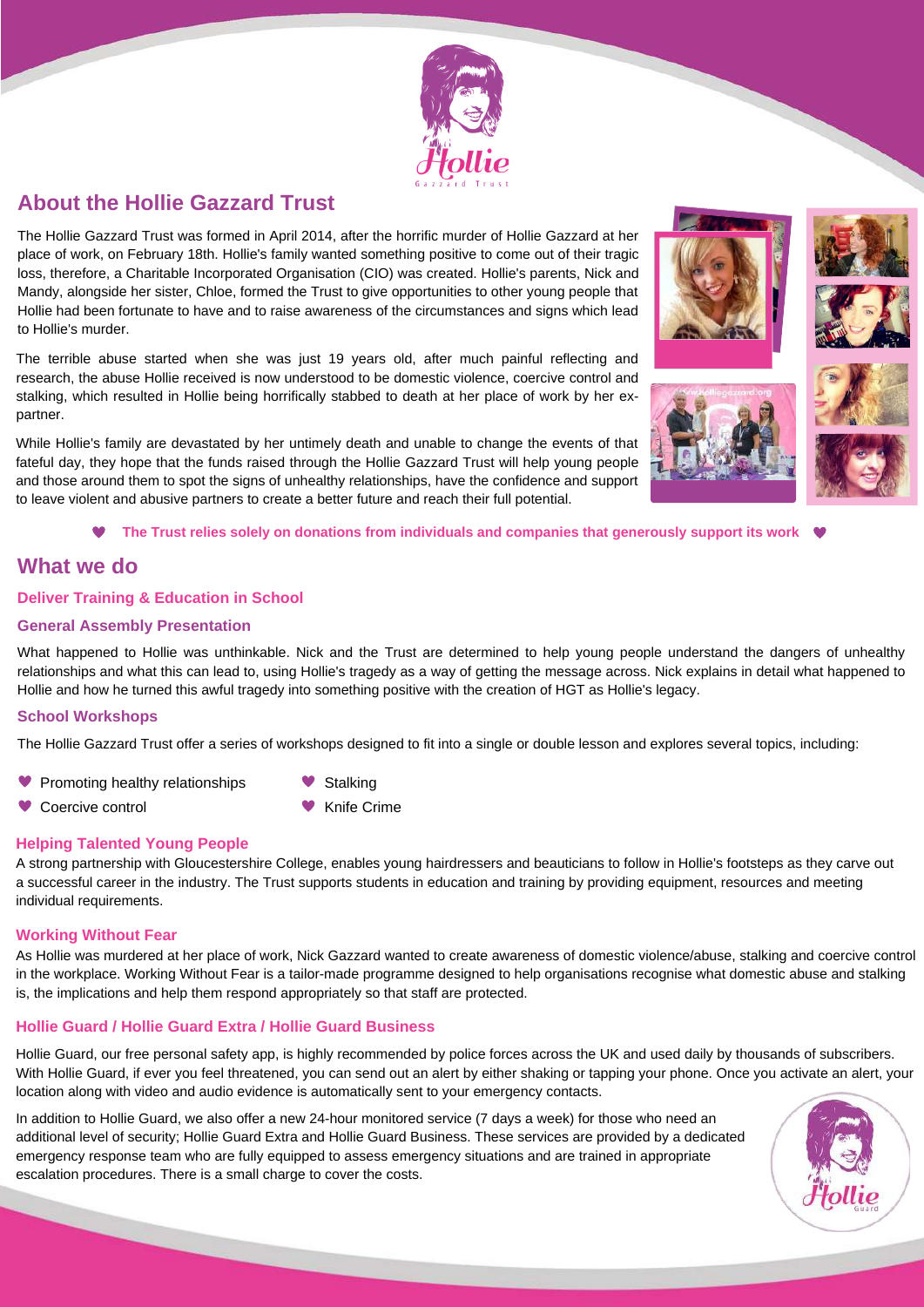

# **Golf Day**

This prestigious annual event has become an important date in the diary for the business community in Gloucestershire, raises vital funds for the Trust but costs around £2,500 to put the event on. Main Sponsorship is available to one company for £500. Hole sponsorship is £150 and there is an opportunity to sponsor the half way house food and drinks for £250. Sponsorship for the golfers goody bags is £250. We would also welcome donations for our silent auction and prize draw.

# **Sponsor the Day - £500**

# **What we will do for you:**

Provide social media coverage 6 weeks prior to the event and 2 weeks after

Add your logo to the Golf Day poster marketing the event

Official press release and coverage in print and online

Add your logo to our website